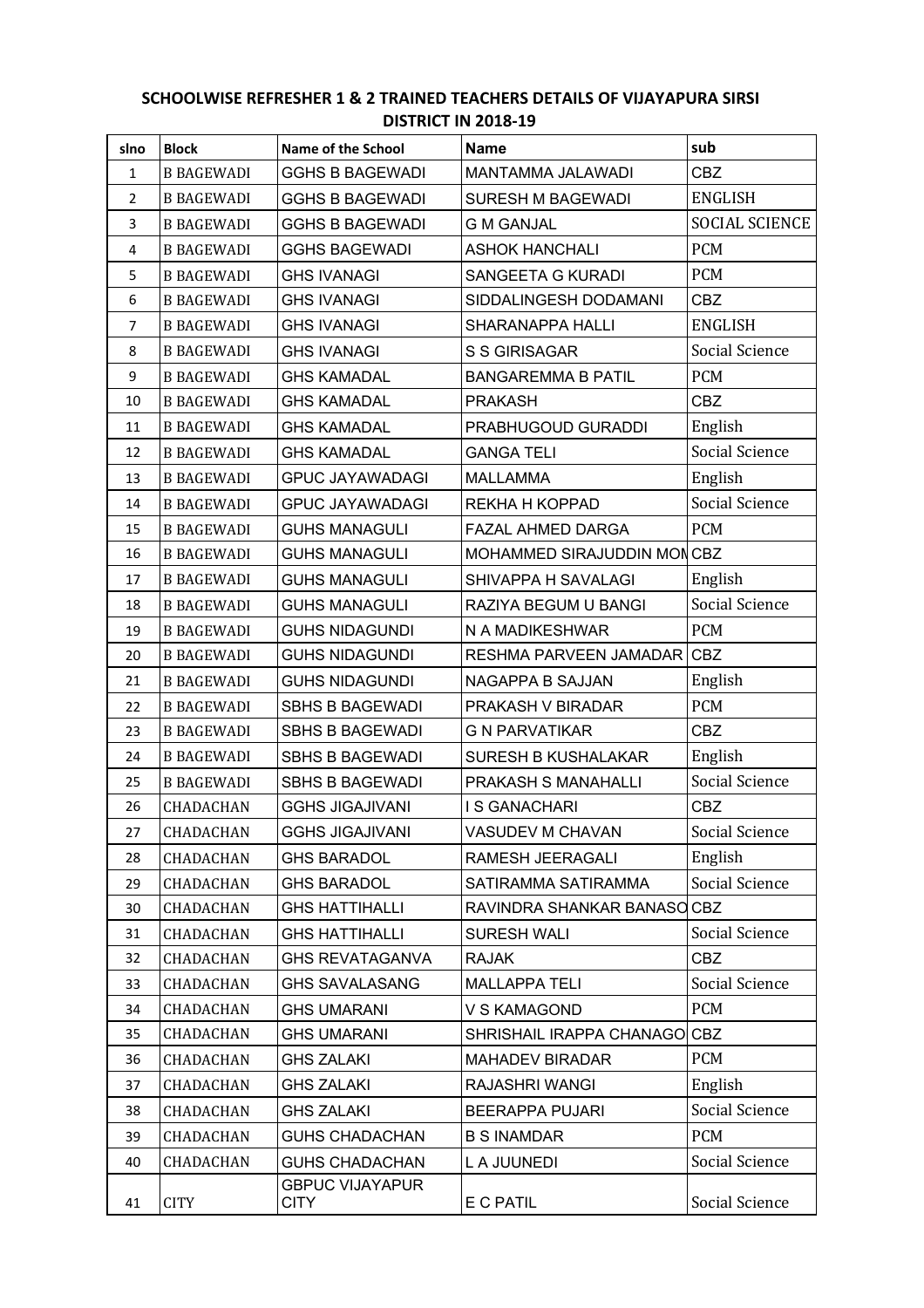| 42 | <b>GHS ARAKERI</b>                         | <b>GHS ARAKERI</b>      | VANDANA V K                          | Social Science |
|----|--------------------------------------------|-------------------------|--------------------------------------|----------------|
| 43 | <b>GUHS JALWAD</b><br>SINDAGI              | <b>GUHS JALWAD</b>      | <b>KASIM PATEL</b>                   | Social Science |
| 44 | <b>INDI</b>                                | <b>GHS GOLASAR</b>      | V K DODDAGANIGER                     | <b>PCM</b>     |
| 45 | <b>INDI</b>                                | <b>GHS GOLASAR</b>      | <b>GDKUNABEVU</b>                    | CBZ            |
| 46 | <b>INDI</b>                                | <b>GHS GOLASAR</b>      | <b>DHAREPPA KUMBAR</b>               | English        |
| 47 | <b>INDI</b>                                | <b>GHS GOLSAR</b>       | <b>BABU LAXMAN PATIL</b>             | Social Science |
| 48 | <b>INDI</b>                                | <b>GHS INDI</b>         | <b>ASHOK GOVIND RATHOD</b>           | <b>PCM</b>     |
| 49 | <b>INDI</b>                                | <b>GHS INDI</b>         | SEETA D HITNALLI                     | <b>CBZ</b>     |
| 50 | <b>INDI</b>                                | <b>GHS INDI</b>         | BHEEMASHAGOUD S PATIL                | English        |
| 51 | <b>INDI</b>                                | <b>GHS INDI</b>         | DUNDAPPAGOUDA BIRADAR                | Social Science |
| 52 | <b>INDI</b>                                | <b>GHS UMARANI</b>      | <b>ASHOK H NAVALAGI</b>              | Social Science |
| 53 | <b>INDI</b>                                | <b>GUHS TENIHALLI</b>   | MOINUDDIN A BANNETTI                 | <b>PCM</b>     |
| 54 | <b>INDI</b>                                | <b>GUHS TENIHALLI</b>   | NAZNEEN M BAGEWADI                   | <b>CBZ</b>     |
| 55 | <b>INDI</b>                                | <b>GUHS TENIHALLI</b>   | <b>IRENE S CORRIE</b>                | English        |
| 56 | <b>INDI</b><br><b>(CHADACHAN</b><br>BLOCK) | <b>GGHS JIGAJIVANI</b>  | RAJESHWARI NAGARAL                   | <b>PCM</b>     |
| 57 | <b>INDI</b><br>(CHADACHAN<br>BLOCK)        | <b>GHS BARADOL</b>      | <b>SAVITRI MANGOND</b>               | <b>PCM</b>     |
| 58 | <b>INDI</b><br>(CHADACHAN<br>BLOCK)        | <b>GHS SAVALASANG</b>   | <b>FATIMA B SHARPYADE</b>            | <b>PCM</b>     |
| 59 | <b>INDI</b><br>(CHADACHAN<br>BLOCK)        | <b>GHS SAVALASANG</b>   | SUMANGALA SARWAD                     | CBZ            |
| 60 | <b>INDI</b><br>(CHADACHAN<br>BLOCK)        | <b>GHS SAVALASANG</b>   | <b>GIRIJA A HIREMATH</b>             | English        |
| 61 | <b>INDI</b><br>(CHADACHAN<br>BLOCK)        | <b>GHS UMARANI</b>      | Y R BNASODE                          | English        |
| 62 | <b>INDI</b><br>(CHADACHAN<br>BLOCK)        | <b>GHS ZALAKI</b>       | RAJASHREE SALUNKE                    | CBZ            |
| 63 | MUDDEBIHAL                                 | <b>GHS ALUR</b>         | RAJESHWARI HUNAGUND                  | PCM            |
| 64 | MUDDEBIHAL                                 | <b>GHS ALUR</b>         | <b>VIDYAVATI BADI</b>                | <b>CBZ</b>     |
| 65 | MUDDEBIHAL                                 | <b>GHS ALUR</b>         | PANDURANG JOSHI                      | English        |
| 66 | MUDDEBIHAL                                 | <b>GHS B SALAWADAGI</b> | MALLANGOUD CHOUDARI                  | English        |
| 67 | MUDDEBIHAL                                 | <b>GHS B SALAWADAGI</b> | <b>IRAPPA CHIMMALAGI</b>             | Social Science |
| 68 | MUDDEBIHAL                                 | <b>GHS BALABATTI</b>    | K S CHIMMALAGI                       | <b>PCM</b>     |
| 69 | MUDDEBIHAL                                 | <b>GHS BALABATTI</b>    | YUVARAJ PRADHANI                     | <b>CBZ</b>     |
| 70 | MUDDEBIHAL                                 | <b>GHS BALABATTI</b>    | PARVEENBANU BALIKAI                  | English        |
| 71 | MUDDEBIHAL                                 | <b>GHS INGALAGERI</b>   | NIJAMUDDIN WALIKAR                   | <b>PCM</b>     |
| 72 | MUDDEBIHAL                                 | <b>GHS INGALAGERI</b>   | ANAND SURESH NIDAGUNDI               | <b>CBZ</b>     |
| 73 | MUDDEBIHAL                                 | <b>GHS INGALAGERI</b>   | SHIVAGOND GURUPADAPPA H              | English        |
| 74 | MUDDEBIHAL                                 | <b>GHS INGALAGERI</b>   | CHANDRASHEKHAR CHANDR Social Science |                |
| 75 | MUDDEBIHAL                                 | <b>GHS KOLUR</b>        | JAYASHREE MALLIKARJUN BA PCM         |                |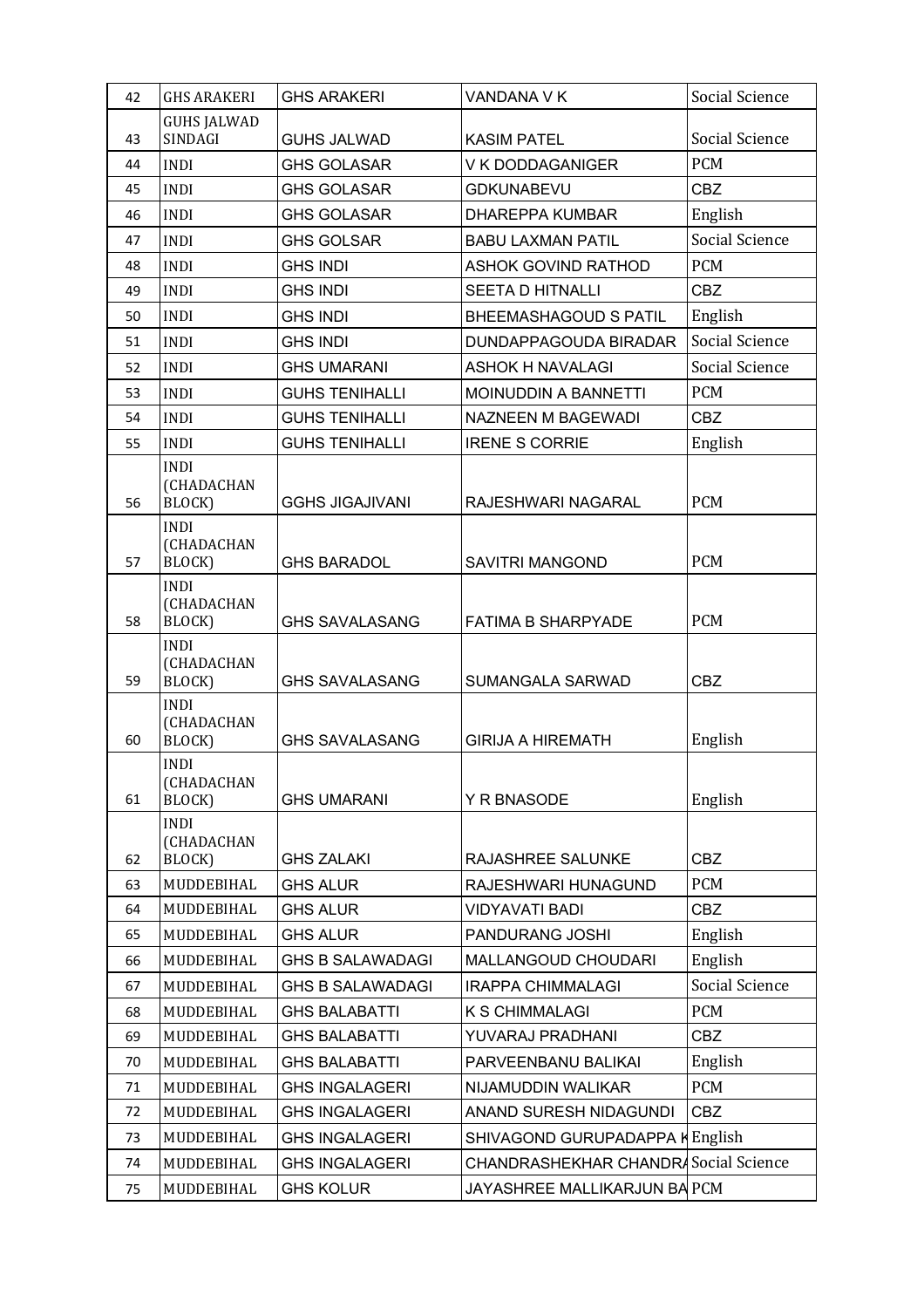| 76  | MUDDEBIHAL  | <b>GHS KOLUR</b>        | <b>MAHANTESH D MAGI</b>                 | English        |
|-----|-------------|-------------------------|-----------------------------------------|----------------|
| 77  | MUDDEBIHAL  | <b>GHS LINGADAHALLI</b> | LONG-STANDING G INDI                    | <b>PCM</b>     |
| 78  | MUDDEBIHAL  | <b>GHS LINGADAHALLI</b> | <b>J S SANGAM</b>                       | <b>CBZ</b>     |
| 79  | MUDDEBIHAL  | <b>GHS LINGADAHALLI</b> | YAMANAPPA BADIGER                       | English        |
| 80  | MUDDEBIHAL  | <b>GHS MADAKESHWAR</b>  | PRATIBHA PRATIBHA BIRADAF PCM           |                |
| 81  | MUDDEBIHAL  | <b>GHS MADAKESHWAR</b>  | <b>SHIVALINGAPPA</b>                    | English        |
| 82  | MUDDEBIHAL  | <b>GHS MADAKESHWAR</b>  | <b>SAVITA PATIL</b>                     | Social Science |
| 83  | MUDDEBIHAL  | <b>GHS MINAJAGI</b>     | <b>SURESH NAIK</b>                      | English        |
| 84  | MUDDEBIHAL  | <b>GHS MINAJAGI</b>     | RIYANABEGUM RIYANABEGUN Social Science  |                |
| 85  | MUDDEBIHAL  | <b>GHS MUDDEBEHAL</b>   | RENUKA SAJJAN                           | English        |
| 86  | MUDDEBIHAL  | <b>GHS PEERAPUR</b>     | <b>VIDYADHAR N YATAGIRI</b>             | <b>CBZ</b>     |
| 87  | MUDDEBIHAL  | <b>GHS PEERAPUR</b>     | <b>MOHAMMAD IQBAL</b>                   | English        |
| 88  | MUDDEBIHAL  | <b>GHS RAKKASAGI</b>    | PRAVEEN P HASALKAR                      | <b>PCM</b>     |
| 89  | MUDDEBIHAL  | <b>GHS RAKKASAGI</b>    | RAVINDRA HADAPAD                        | <b>CBZ</b>     |
| 90  | MUDDEBIHAL  | <b>GHS RAKKASAGI</b>    | <b>LAXMAN SUDHAKAR</b>                  | English        |
| 91  | MUDDEBIHAL  | <b>GHS TANGADAGI</b>    | V K SANDIGEWAD                          | <b>CBZ</b>     |
| 92  | MUDDEBIHAL  | <b>GHS TANGADAGI</b>    | <b>SUNITA THANED</b>                    | English        |
| 93  | MUDDEBIHAL  | <b>GHS YALAGUR</b>      | <b>BHARATI B BIAPUR</b>                 | <b>PCM</b>     |
| 94  | MUDDEBIHAL  | <b>GHS YALAGUR</b>      | SIDDAMMAY                               | <b>CBZ</b>     |
| 95  | MUDDEBIHAL  | <b>GHS YALAGUR</b>      | <b>SHOBHA</b>                           | English        |
| 96  | MUDDEBIHAL  | <b>GHS YALAGUR</b>      | RAMAGOND HALLI                          | Social Science |
| 97  | MUDDEBIHAL  | <b>GUHS NALATAWAD</b>   | <b>S M ALLAMPUR</b>                     | <b>PCM</b>     |
| 98  | MUDDEBIHAL  | <b>GUHS NALATAWAD</b>   | NAWAZ KHAN PATHAN                       | CBZ            |
| 99  | MUDDEBIHAL  | <b>GUHS NALATAWAD</b>   | <b>BASAPPA B PUJARI</b>                 | English        |
| 100 | MUDDEBIHALA | <b>GHS ALUR</b>         | <b>BASAPPA SABANA S</b>                 | Social Science |
| 101 | MUDDEBIHALA | <b>GHS B SALAWADAGI</b> | S R MOMIN                               | <b>PCM</b>     |
| 102 | MUDDEBIHALA | <b>GHS KOLUR</b>        | SANDHYA KAMBLE                          | <b>CBZ</b>     |
| 103 | MUDDEBIHALA | <b>GHS KOLUR</b>        | SHRIMANIK ANNARAO KULKAF Social Science |                |
| 104 | MUDDEBIHALA | <b>GHS LINGADAHALLI</b> | <b>DEEPA PATIL</b>                      | Social Science |
| 105 | MUDDEBIHALA | <b>GHS MINAJAGI</b>     | SHANKAR DEVARAMANI                      | <b>PCM</b>     |
| 106 | MUDDEBIHALA | <b>GHS MINAJAGI</b>     | <b>M B PATIL</b>                        | CBZ            |
| 107 | MUDDEBIHALA | <b>GHS MUDDEBEHAL</b>   | INDIRADEVI INDIRADEVI                   | <b>CBZ</b>     |
| 108 | MUDDEBIHALA | <b>GHS MUDDEBEHAL</b>   | <b>GIRIJA KITTUR</b>                    | Social Science |
| 109 | MUDDEBIHALA | <b>GHS PEERAPUR</b>     | <b>BASAVARAJ S AWATI</b>                | <b>PCM</b>     |
| 110 | MUDDEBIHALA | <b>GHS PEERAPUR</b>     | <b>MANJUNATH CHATTER</b>                | Social Science |
| 111 | MUDDEBIHALA | <b>GHS TANGADAGI</b>    | <b>B N YALAWAR</b>                      | <b>PCM</b>     |
| 112 | MUDDEBIHALA | <b>GUHS NALATAWAD</b>   | YASEEN GARDIMANI                        | Social Science |
| 113 | SINDAGI     | <b>GHS ASKI</b>         | <b>GUNDURAO DHANAPAL</b>                | <b>CBZ</b>     |
| 114 | SINDAGI     | <b>GHS ASKI</b>         | NINGANNA ASKI                           | English        |
| 115 | SINDAGI     | <b>GHS ASKI</b>         | <b>CHANDRASHEKHAR YALAGI</b>            | Social Science |
| 116 | SINDAGI     | <b>GHS B B INGALAGI</b> | SHANMUKHAPPA AMBALI                     | <b>PCM</b>     |
| 117 | SINDAGI     | <b>GHS B B INGALAGI</b> | <b>GURUKUMAR R HIREMATH</b>             | <b>CBZ</b>     |
| 118 | SINDAGI     | <b>GHS B B INGALAGI</b> | <b>K S HIREKURABAR</b>                  | Social Science |
| 119 | SINDAGI     | <b>GHS CHATTARAKI</b>   | H N KAZI                                | <b>PCM</b>     |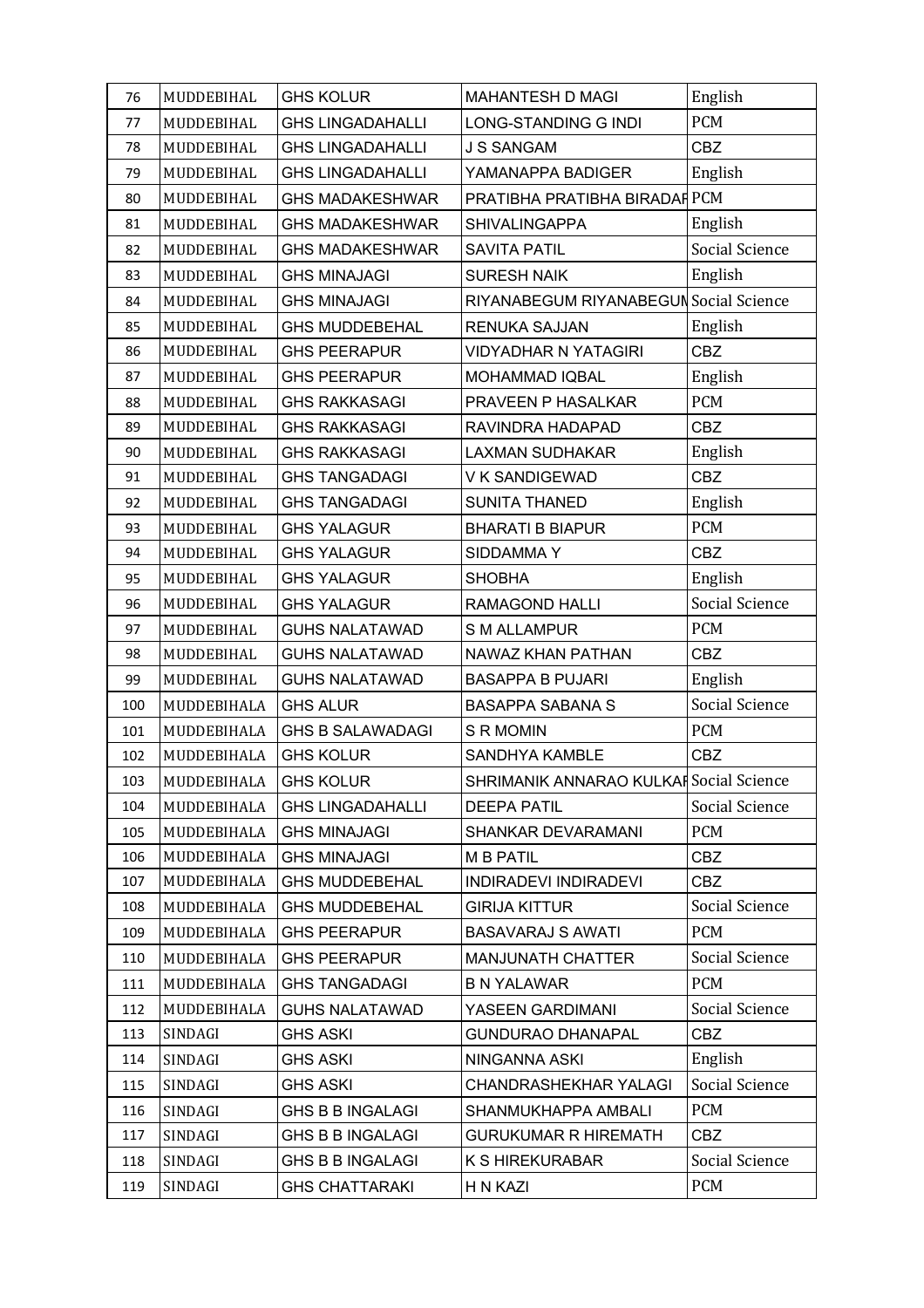| 120 | SINDAGI               | <b>GHS CHATTARAKI</b>                    | PARASURAMAGNI PARASURA CBZ   |                |
|-----|-----------------------|------------------------------------------|------------------------------|----------------|
| 121 | SINDAGI               | <b>GHS CHATTARAKI</b>                    | SANJEEVKUMAR JEVOOR          | English        |
| 122 | SINDAGI               | <b>GHS CHATTARAKI</b>                    | <b>S B BIRADAR</b>           | Social Science |
| 123 | SINDAGI               | <b>GHS INGALAGI</b>                      | <b>RAMESH YALAGI</b>         | English        |
| 124 | SINDAGI               | <b>GHS NAGAVI BK</b>                     | <b>ALAND N M</b>             | <b>PCM</b>     |
| 125 | SINDAGI               | <b>GHS NAGAVI BK</b>                     | <b>JYOTI HADIMANI</b>        | <b>CBZ</b>     |
| 126 | SINDAGI               | <b>GHS NAGAVI BK</b>                     | H D MASUTI                   | English        |
| 127 | SINDAGI               | <b>GHS NAGAVI BK</b>                     | SANTOSH S AMARAGOND          | Social Science |
| 128 | SINDAGI               | <b>GPUC MTS</b>                          | <b>GEETA ATHANI</b>          | <b>CBZ</b>     |
| 129 | SINDAGI               | <b>GPUC MTS</b>                          | <b>BHEEMASHANKAR S UPPAR</b> | Social Science |
| 130 | SINDAGI               | <b>GPUC MATOSHRI M T S</b>               | <b>BHAGAPPA M MULI</b>       | <b>PCM</b>     |
| 131 | SINDAGI               | <b>GPUC MATOSHRI M T S</b>               | SHIVANAND S AWATI            | English        |
| 132 | SINDAGI               | <b>GUHS D HIPPARAGI</b>                  | ARIFPASHA JABBARSAHEB KE PCM |                |
| 133 | SINDAGI               | <b>GUHS D HIPPARAGI</b>                  | SHAHANAZ SHAHANAZ            | Social Science |
|     |                       | <b>GUHS</b>                              |                              |                |
| 134 | SINDAGI               | <b>DEVARHIPPARAGI</b>                    | SUBHANDRA BADIGER            | English        |
| 135 | SINDAGI               | <b>GUHS HUNSYAL</b>                      | <b>S R MULLA</b>             | <b>PCM</b>     |
| 136 | SINDAGI               | <b>GUHS HUNSYAL</b>                      | KHURSHEEDBANU C BEPARI       | <b>CBZ</b>     |
| 137 | SINDAGI               | <b>GUHS HUNSYAL</b>                      | SANGANNA S HADIMANI          | English        |
| 138 | SINDAGI               | <b>GUHS HUNSYAL</b>                      | RIYAZAHEMD INAMDAR           | Social Science |
| 139 | SINDAGI               | <b>GUHS JALAWAD</b>                      | N M DAFEDAR                  | <b>PCM</b>     |
| 140 | SINDAGI               | <b>GUHS JALAWAD</b>                      | SHAMEEM R ITAGI              | <b>CBZ</b>     |
| 141 | SINDAGI               | <b>GUHS JALAWAD</b>                      | SHANTAVIRAYYA                | English        |
| 142 |                       | VIJAYAPUR CITY GBHS VIJAYAPUR CITY       | YALLAPPA C HIREKURABAR       | <b>PCM</b>     |
| 143 | VIJAYAPUR CITY        | <b>GBHS VIJAYAPUR CITY</b>               | NARAYAN BABANAGAR            | <b>CBZ</b>     |
| 144 |                       | VIJAYAPUR CITY GBHS VIJAYAPUR CITY       | SHAILA SHEELAVANT            | English        |
| 145 |                       | VIJAYAPUR CITY GGHS VIJAYAPUR CITY       | NASEERAHMED                  | <b>CBZ</b>     |
| 146 |                       | VIJAYAPUR CITY GGHS VIJAYAPUR CITY       | P B TANAKEDAR                | English        |
| 147 | VIJAYAPUR CITY        | <b>GHS JALANAGAR</b>                     | PARVEENIMARATWALE PARVI PCM  |                |
| 148 | VIJAYAPUR CITY        | <b>GHS JALANAGAR</b>                     | J T GULAGANJI                | <b>CBZ</b>     |
| 149 | <b>VIJAYAPUR CITY</b> | <b>GHS JALANAGAR</b>                     | LEELAVATHI                   | English        |
| 150 | <b>VIJAYAPUR CITY</b> | <b>GHS JALANAGAR</b>                     | <b>SUVARNA MATALI</b>        | Social Science |
| 151 | <b>VIJAYAPUR CITY</b> | <b>GHS REMONDHOME</b><br><b>VIJYAPUR</b> | <b>KASHIRAY KASHIRAY</b>     | <b>PCM</b>     |
| 152 | VIJAYAPUR CITY        | <b>GHS REMONDHOME</b><br><b>VIJYAPUR</b> | RAVINDRA S ZALAKI            | <b>CBZ</b>     |
| 153 | <b>VIJAYAPUR CITY</b> | <b>GHS REMONDHOME</b><br><b>VIJYAPUR</b> | <b>MAHANTAMMA AKKI</b>       | English        |
|     |                       | <b>GHS REMONDHOME</b>                    |                              |                |
| 154 | <b>VIJAYAPUR CITY</b> | <b>VIJYAPUR</b>                          | <b>LEELA HIREKURUBAR</b>     | Social Science |
| 155 | <b>VIJAYAPUR CITY</b> | <b>GIRLS HS VIJAYAPUR</b><br><b>CITY</b> | <b>MALLINATH HIREMATH</b>    | <b>PCM</b>     |
| 156 | <b>VIJAYAPUR CITY</b> | <b>GIRLS HS VIJAYAPUR</b><br><b>CITY</b> | SHOBADEVI H RAJAPUR          | Social Science |
| 157 | <b>VIJAYAPUR CITY</b> | <b>GUHS VIJAYAPUR CITY</b>               | <b>Z S MOTIBHAI</b>          | <b>CBZ</b>     |
| 158 | VIJAYAPUR CITY        | <b>GUHS VIJAYAPUR CITY'</b>              | F M SHAIKH                   | <b>PCM</b>     |
| 159 | <b>VIJAYAPUR CITY</b> | <b>GUHS VIJAYAPUR CITY'</b>              | H N KUPPASAD                 | English        |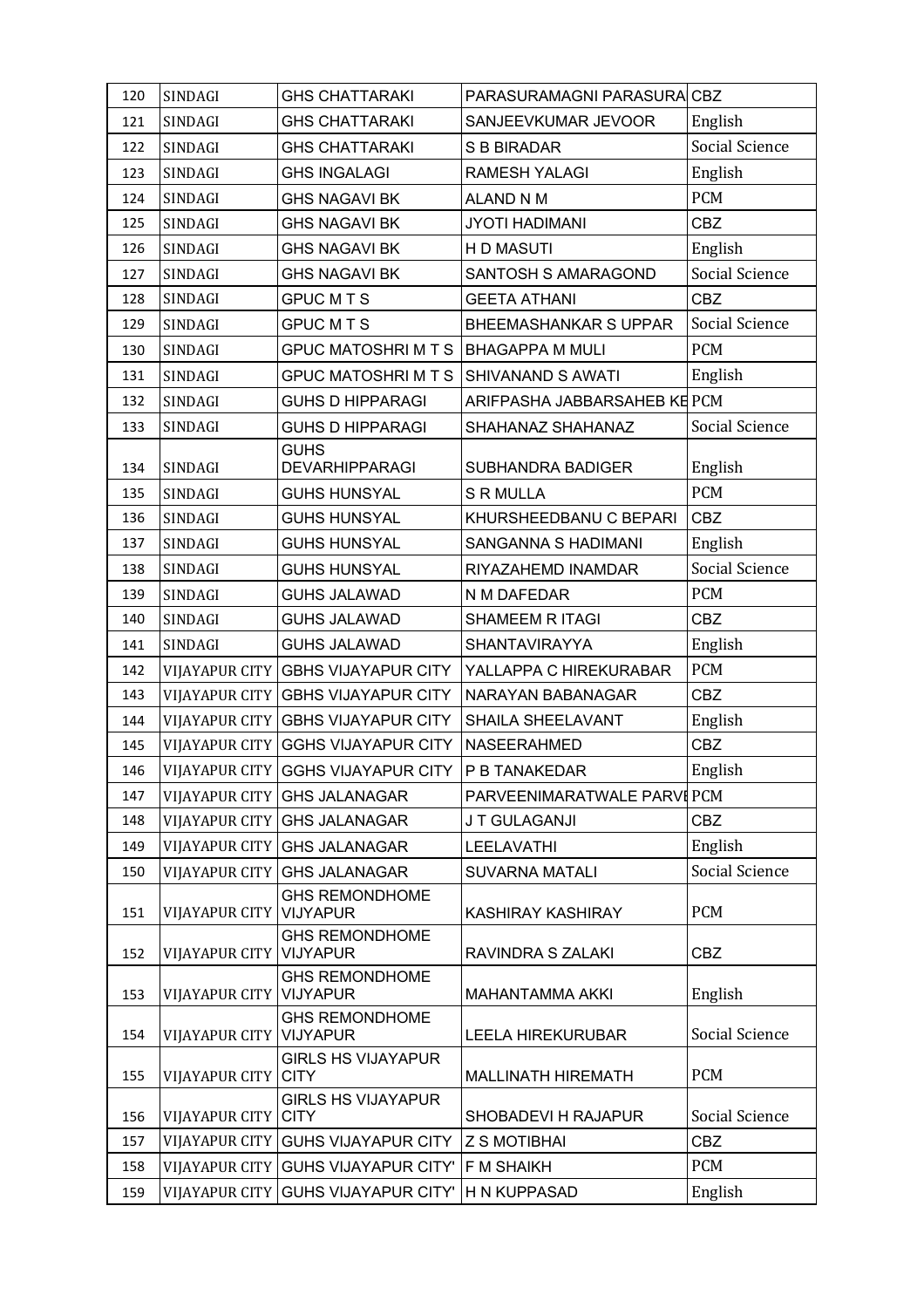| 160 | <b>VIJAYAPUR CITY</b>     | <b>GUHS VIJAYAPUR CITY'</b> | <b>RUBINASULTANA</b>            | Social Science |
|-----|---------------------------|-----------------------------|---------------------------------|----------------|
| 161 | VIJAYAPUR<br><b>RURAL</b> | <b>GHS ARAKERI</b>          | <b>SADASHIVA JITTI</b>          | <b>PCM</b>     |
| 162 | VIJAYAPUR<br><b>RURAL</b> | <b>GHS ARAKERI</b>          | FOUZIYA M MUDHOL                | <b>CBZ</b>     |
| 163 | VIJAYAPUR<br><b>RURAL</b> | <b>GHS ARAKERI</b>          | M K AKALAWADI                   | English        |
| 164 | VIJAYAPUR<br><b>RURAL</b> | <b>GHS HUBANUR</b>          | <b>NAGALAXMI R</b>              | <b>CBZ</b>     |
| 165 | VIJAYAPUR<br><b>RURAL</b> | <b>GHS HUBANUR</b>          | <b>KRISHNA</b>                  | Social Science |
| 166 | VIJAYAPUR<br><b>RURAL</b> | <b>GHS ITTANGIHAL</b>       | <b>MNDAKINI M</b>               | <b>PCM</b>     |
| 167 | VIJAYAPUR<br><b>RURAL</b> | <b>GHS ITTANGIHAL</b>       | <b>TANVEER AHMED</b>            | CBZ            |
| 168 | VIJAYAPUR<br><b>RURAL</b> | <b>GHS ITTANGIHAL</b>       | RAJANBI RAZAKSAHEB DHAW English |                |
| 169 | VIJAYAPUR<br><b>RURAL</b> | <b>GHS ITTANGIHAL</b>       | <b>MEENAXI</b>                  | Social Science |
| 170 | VIJAYAPUR<br><b>RURAL</b> | <b>GHS JAMBAGI A</b>        | <b>BASAVARAJ</b>                | <b>PCM</b>     |
| 171 | VIJAYAPUR<br><b>RURAL</b> | <b>GHS JAMBAGI A</b>        | <b>ARATI</b>                    | CBZ            |
| 172 | VIJAYAPUR<br><b>RURAL</b> | <b>GHS JAMBAGI A</b>        | PRAVEEN P MANGALURE             | English        |
| 173 | VIJAYAPUR<br><b>RURAL</b> | <b>GHS JUMANAL</b>          | <b>BHARATI K KULKARNI</b>       | <b>PCM</b>     |
| 174 | VIJAYAPUR<br><b>RURAL</b> | <b>GHS JUMANAL</b>          | <b>LIYAQAT ALI</b>              | <b>CBZ</b>     |
| 175 | VIJAYAPUR<br><b>RURAL</b> | <b>GHS JUMANAL</b>          | ROOPAVATI KOREGOL               | English        |
| 176 | VIJAYAPUR<br><b>RURAL</b> | <b>GHS JUMANAL</b>          | C T CHOUDHARI                   | Social Science |
| 177 | VIJAYAPUR<br><b>RURAL</b> | <b>GHS KAMBAGI</b>          | <b>MAHANTESH P HORAPETI</b>     | Social Science |
| 178 | VIJAYAPUR<br><b>RURAL</b> | <b>GHS KAMBAGI'</b>         | AMASHIDDA BIRADAR               | <b>PCM</b>     |
| 179 | VIJAYAPUR<br><b>RURAL</b> | <b>GHS KAMBAGI'</b>         | S S PUJARI                      | <b>CBZ</b>     |
| 180 | VIJAYAPUR<br><b>RURAL</b> | <b>GHS KAMBAGI'</b>         | MALLAPPA TODALABAGI             | English        |
| 181 | VIJAYAPUR<br><b>RURAL</b> | <b>GHS SAVANAHALLI</b>      | <b>B A BIRADAR</b>              | <b>PCM</b>     |
| 182 | VIJAYAPUR<br><b>RURAL</b> | <b>GHS SAVANAHALLI</b>      | P S HIREMATH                    | <b>CBZ</b>     |
| 183 | VIJAYAPUR<br><b>RURAL</b> | <b>GHS SAVANAHALLI</b>      | <b>KRISHNA H RATHOD</b>         | English        |
| 184 | VIJAYAPUR<br><b>RURAL</b> | <b>GHS SAVANAHALLI</b>      | MAHANTAVVA CHOUKIMATH           | Social Science |
| 185 | VIJAYAPUR<br><b>RURAL</b> | <b>GPUC KAGGOD</b>          | LATA G JOSHI                    | <b>PCM</b>     |
| 186 | VIJAYAPUR<br><b>RURAL</b> | <b>GPUC KAGGOD</b>          | NASEEMA A PATEL                 | <b>CBZ</b>     |